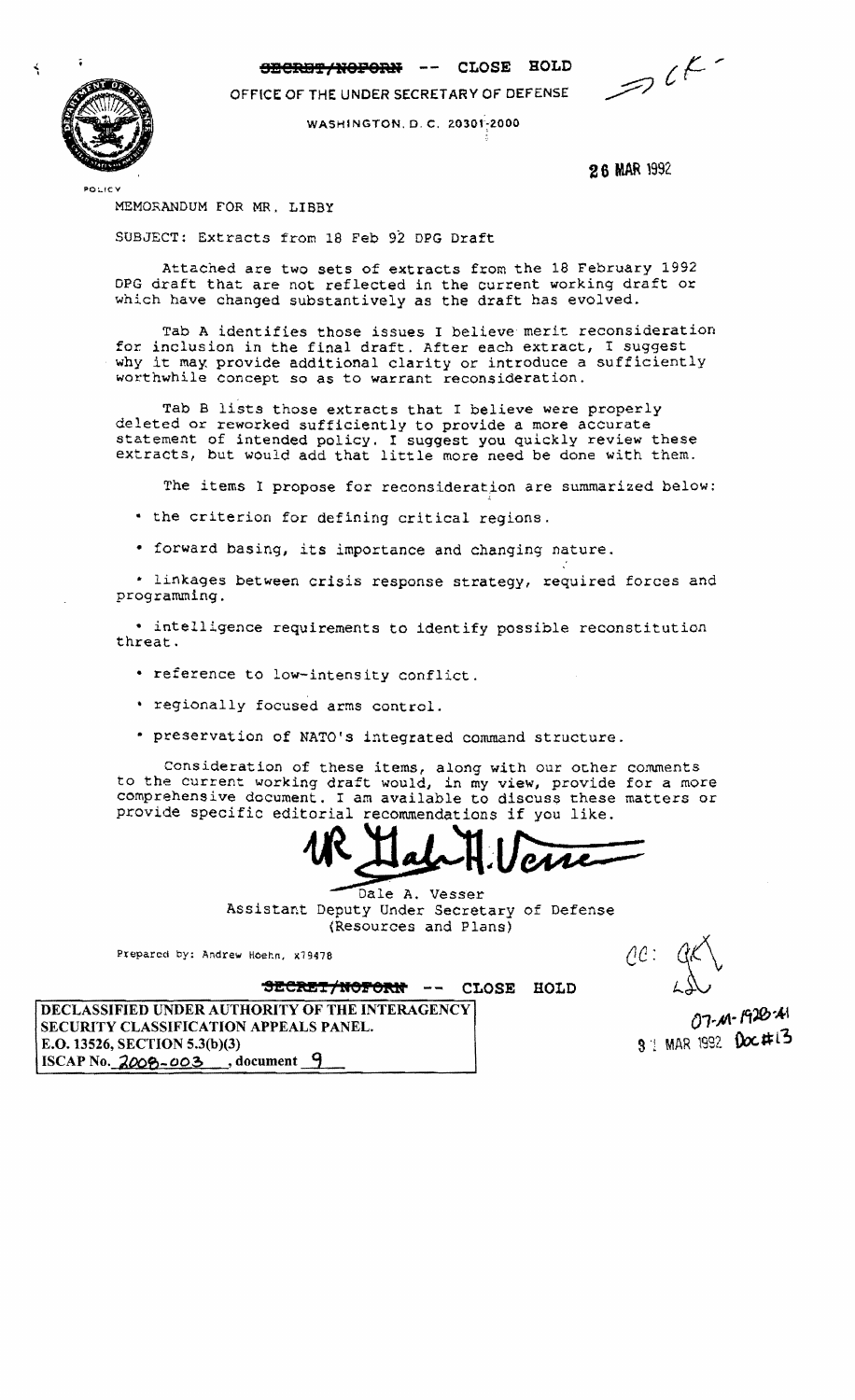$\widetilde{\Psi}$  and  $\widetilde{\Psi}$  and  $\widetilde{\Psi}$ 

 $\label{eq:2.1} \frac{1}{\sqrt{2}}\int_{\mathbb{R}^3}\frac{1}{\sqrt{2}}\left(\frac{1}{\sqrt{2}}\right)^2\frac{1}{\sqrt{2}}\left(\frac{1}{\sqrt{2}}\right)^2\frac{1}{\sqrt{2}}\left(\frac{1}{\sqrt{2}}\right)^2\frac{1}{\sqrt{2}}\left(\frac{1}{\sqrt{2}}\right)^2.$  $\label{eq:2.1} \frac{1}{\sqrt{2\pi}}\left(\frac{1}{\sqrt{2\pi}}\right)^{1/2}\left(\frac{1}{\sqrt{2\pi}}\right)^{1/2}\left(\frac{1}{\sqrt{2\pi}}\right)^{1/2}\left(\frac{1}{\sqrt{2\pi}}\right)^{1/2}\left(\frac{1}{\sqrt{2\pi}}\right)^{1/2}\left(\frac{1}{\sqrt{2\pi}}\right)^{1/2}\left(\frac{1}{\sqrt{2\pi}}\right)^{1/2}\left(\frac{1}{\sqrt{2\pi}}\right)^{1/2}\left(\frac{1}{\sqrt{2\pi}}\right)^{1/2}\left(\frac{1}{\sqrt{$  $\mathcal{L}^{\text{max}}_{\text{max}}$ 

 $\mathcal{L}(\mathcal{L}^{\mathcal{L}})$  and  $\mathcal{L}(\mathcal{L}^{\mathcal{L}})$  and  $\mathcal{L}(\mathcal{L}^{\mathcal{L}})$  and  $\mathcal{L}(\mathcal{L}^{\mathcal{L}})$  $\label{eq:2.1} \frac{1}{\sqrt{2}}\int_{\mathbb{R}^3}\frac{1}{\sqrt{2}}\left(\frac{1}{\sqrt{2}}\right)^2\frac{1}{\sqrt{2}}\left(\frac{1}{\sqrt{2}}\right)^2\frac{1}{\sqrt{2}}\left(\frac{1}{\sqrt{2}}\right)^2.$  $\mathcal{L}_{\text{max}}$  and  $\mathcal{L}_{\text{max}}$  $\label{eq:2.1} \mathcal{L}(\mathcal{L}^{\text{max}}_{\mathcal{L}^{\text{max}}_{\mathcal{L}^{\text{max}}_{\mathcal{L}^{\text{max}}_{\mathcal{L}^{\text{max}}_{\mathcal{L}^{\text{max}}_{\mathcal{L}^{\text{max}}_{\mathcal{L}^{\text{max}}_{\mathcal{L}^{\text{max}}_{\mathcal{L}^{\text{max}}_{\mathcal{L}^{\text{max}}_{\mathcal{L}^{\text{max}}_{\mathcal{L}^{\text{max}}_{\mathcal{L}^{\text{max}}_{\mathcal{L}^{\text{max}}_{\mathcal{L}^{\text{$ 

 $\mathcal{L}^{\mathcal{L}}(\mathcal{L}^{\mathcal{L}})$  and  $\mathcal{L}^{\mathcal{L}}(\mathcal{L}^{\mathcal{L}})$  and  $\mathcal{L}^{\mathcal{L}}(\mathcal{L}^{\mathcal{L}})$  $\zeta$  . 

 $\label{eq:2.1} \frac{1}{2} \int_{\mathbb{R}^3} \frac{1}{\sqrt{2\pi}} \int_{\mathbb{R}^3} \frac{1}{\sqrt{2\pi}} \int_{\mathbb{R}^3} \frac{1}{\sqrt{2\pi}} \int_{\mathbb{R}^3} \frac{1}{\sqrt{2\pi}} \int_{\mathbb{R}^3} \frac{1}{\sqrt{2\pi}} \int_{\mathbb{R}^3} \frac{1}{\sqrt{2\pi}} \int_{\mathbb{R}^3} \frac{1}{\sqrt{2\pi}} \int_{\mathbb{R}^3} \frac{1}{\sqrt{2\pi}} \int_{\mathbb{R}^3}$  $\label{eq:2.1} \mathcal{L}(\mathcal{L}(\mathcal{L})) = \mathcal{L}(\mathcal{L}(\mathcal{L})) = \mathcal{L}(\mathcal{L}(\mathcal{L})) = \mathcal{L}(\mathcal{L}(\mathcal{L})) = \mathcal{L}(\mathcal{L}(\mathcal{L})) = \mathcal{L}(\mathcal{L}(\mathcal{L})) = \mathcal{L}(\mathcal{L}(\mathcal{L})) = \mathcal{L}(\mathcal{L}(\mathcal{L})) = \mathcal{L}(\mathcal{L}(\mathcal{L})) = \mathcal{L}(\mathcal{L}(\mathcal{L})) = \mathcal{L}(\mathcal{L}(\mathcal{L})) = \math$  $\label{eq:2.1} \frac{1}{2} \sum_{i=1}^n \frac{1}{2} \sum_{j=1}^n \frac{1}{2} \sum_{j=1}^n \frac{1}{2} \sum_{j=1}^n \frac{1}{2} \sum_{j=1}^n \frac{1}{2} \sum_{j=1}^n \frac{1}{2} \sum_{j=1}^n \frac{1}{2} \sum_{j=1}^n \frac{1}{2} \sum_{j=1}^n \frac{1}{2} \sum_{j=1}^n \frac{1}{2} \sum_{j=1}^n \frac{1}{2} \sum_{j=1}^n \frac{1}{2} \sum_{j=1}^n \frac{$ 

 $\label{eq:2.1} \begin{split} \mathcal{L}_{\text{max}}(\mathbf{r}) & = \frac{1}{2} \sum_{i=1}^{N} \mathcal{L}_{\text{max}}(\mathbf{r}) \mathcal{L}_{\text{max}}(\mathbf{r}) \\ & = \frac{1}{2} \sum_{i=1}^{N} \mathcal{L}_{\text{max}}(\mathbf{r}) \mathcal{L}_{\text{max}}(\mathbf{r}) \mathcal{L}_{\text{max}}(\mathbf{r}) \mathcal{L}_{\text{max}}(\mathbf{r}) \mathcal{L}_{\text{max}}(\mathbf{r}) \mathcal{L}_{\text{max}}(\mathbf{r}) \mathcal{L}_{\text{max}}(\mathbf$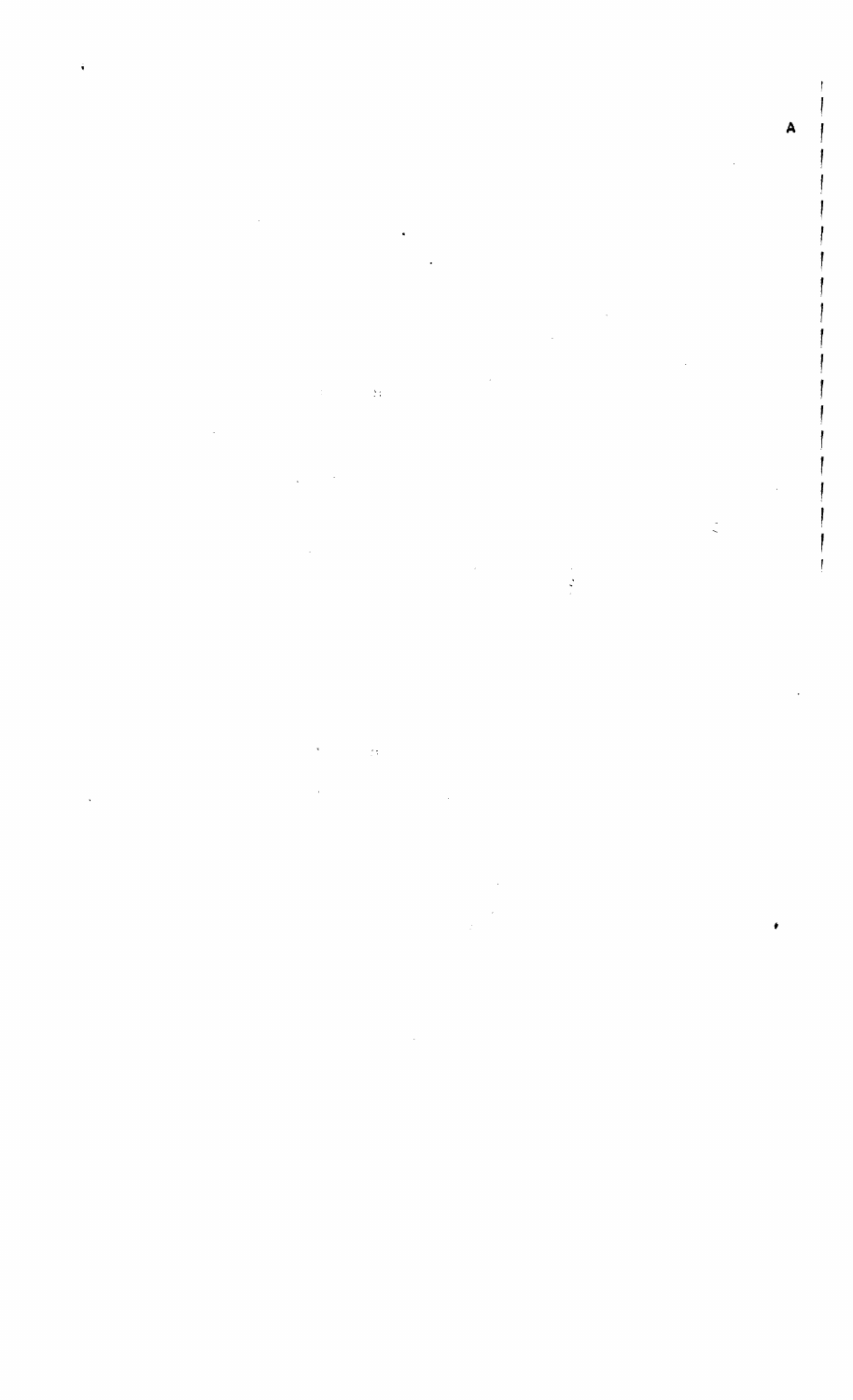**Extracts from 18 February 1992 Draft Defense Planning Guidance Meriting Further Consideration** 

• p.2, n • •• *prevent any hostile power from dominating* a *region*   $w$ hose resources *[and population] could. under consolidated control, generate global power.*" I think it is important to define what we mean by critical region, lest we provide others the opportunity to define the term for us. Of the several definitions I have seen, this is as thorough and concise as any.

• p .11, *"Forward basing, of necessity,* must *become more flexible*  to accom~odate *changing regional configurations and* to *allow for* a *more dynamic character in* our *alliance relationships [and crisis response capabilities]. This is* true for our *withdrawal from the Philippines, but it will* be *true elsewhere as well, including Panama. Basing and access arrangements will evolve as our regional commitments evolve, but must remain oriented on providing visible, though unobtrusive, presence* and a *forward staging* area *for*  responding to *[and supporting] crises, large and small*." The 25 March draft leans more in the direction of covering forward bases, but I think the subject merits separate coverage along these but I think the subject mellts separate coverage along these<br>lines. As much as anything, it is our forward basing structure that allows us to maintain global interests at acceptable cost. Maintaining an adequate forward base structure is critical to executing our strategy.

• p. 31, *"The most demanding aspect of the new strategy is the need*  to *maintain the capability* to *respond decisively* to *a major*  regional contingency. This serves as the foundation for regional contingency. This serves as the roundation for<br>structuring and evaluati**on** the bulk of the defense program, but it places particular emphasis on several areas: high readiness to *enable rapid* response to *short warning regional contingencies; suff.icient munitions and spares* to *sustain a major regional conflict; enhanced mobility to enable uS to deploy sizable forces*  <sup>a</sup>*long distance* on short *notice; and* a number *of specific force enhancements growing out of lessons learned from Desert Storm.* <sup>U</sup> The crisis response section would benefit from a concluding summary paragraph along these lines that draws specific links between strategy, force, and resource requirements. Our case is significantly strengthened by these types of linkages.

**------------------------------------------.\_.\_-------------**

Withheld from public release under statutory authority of the Department of Defense FOIA 5 USC §552(b)(5)

### I I  $-$ <del>-SEGRET/NOFORN</del> -- CLOSE BOLD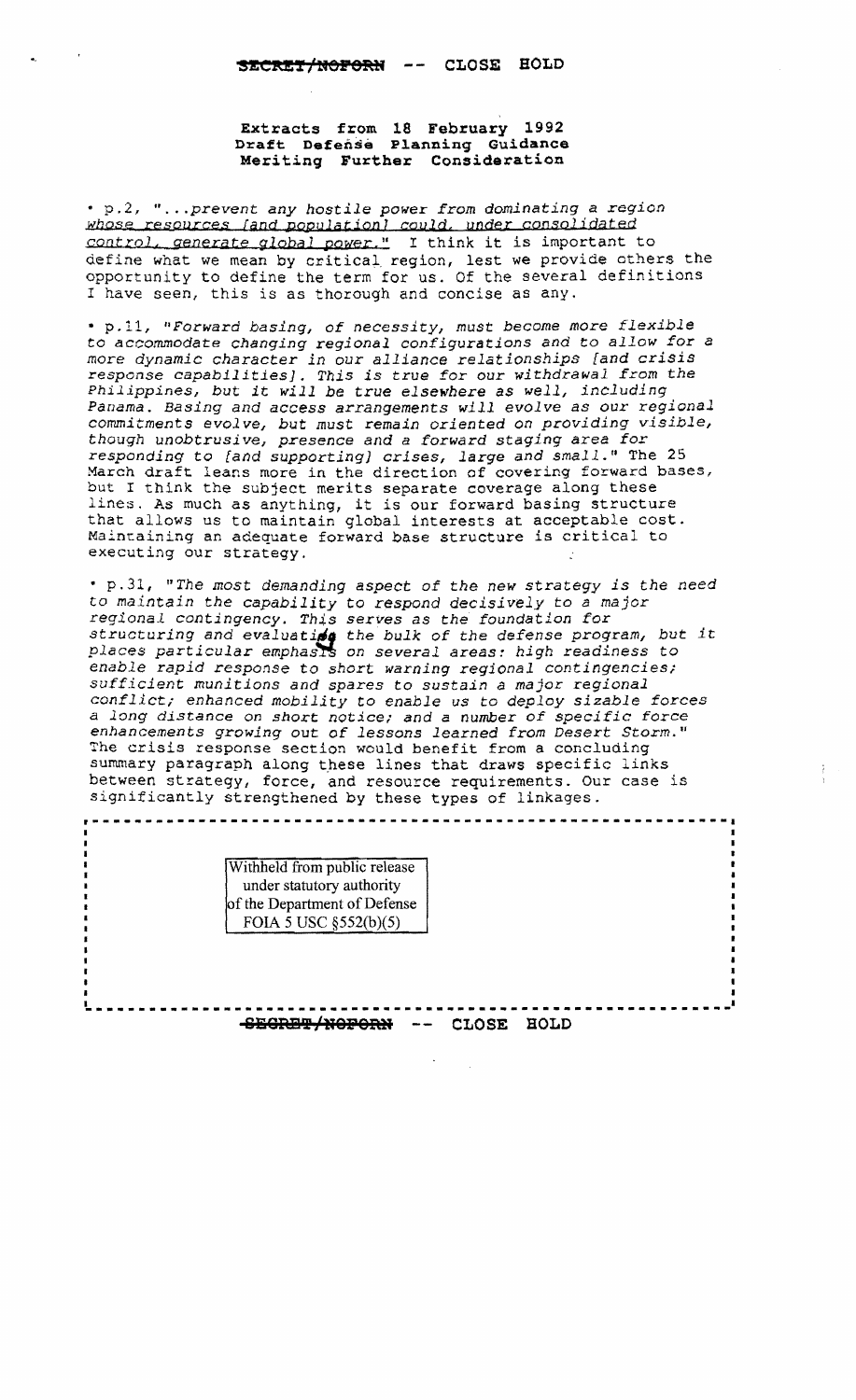**CLOSE BOLD THE WEAR STATE OF A CITY A** 

Withheld from public release under statutory authority of the Department of Defense FOIA 5 USC §552(b)(5)

**------------------------------------------------------------** • p. 7, "Arms *control, once the centerpiece of US-Soviet Cold War relations, will take* on *new forms in this post-Cold War era. There are likely* to *be more regionally focused initiatives* to *grapple with the enforcement of obligations under such agreements* as the Biological and Chemical Weapons Conventions, the Missile *Technology Control Regime (MTCR)* , *and the Nonproliferation Treaty (NPT). Innovation in approach and* stricter *enforcement of requirements will be the hallmark features of the international dialogue in this area, growing out of a perception that the international community has a major stake in controlling the proliferation of weapons* of *mass destruction and advanced delivery systems."* The reference to arms control was recently deleted from the introduction to the regional section. I would urge that it be reincorporated.

I and the contract of the contract of the contract of the contract of the contract of the contract of the contract of

\* p.18, "While the United States supports the goal of European *integration; we must seek* to *prevent the emergence of European* only security arrangements which would undermine NATO, *particularly the Alliance'S integrated command* structure." A reference to maintaining NATO's integrated command structure is necessary even in a brief discussion of our policy objectives in Europe.

 $\sim$  35

Prepared by: Andrew R. Hoehn, x79478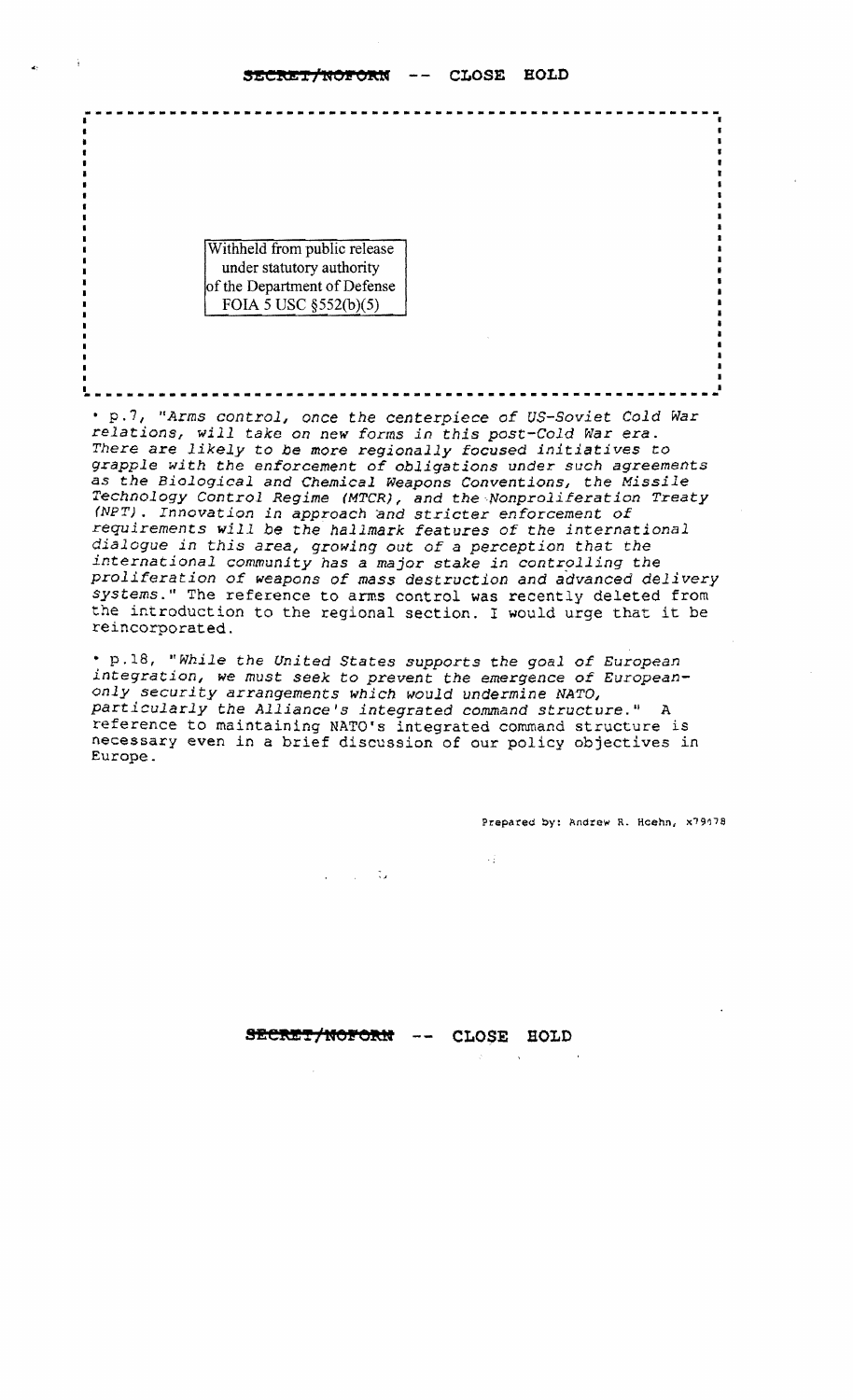8 

 $\label{eq:2.1} \frac{1}{\sqrt{2}}\int_{0}^{\infty}\frac{1}{\sqrt{2\pi}}\left(\frac{1}{\sqrt{2\pi}}\right)^{2\alpha} \frac{1}{\sqrt{2\pi}}\int_{0}^{\infty}\frac{1}{\sqrt{2\pi}}\left(\frac{1}{\sqrt{2\pi}}\right)^{\alpha} \frac{1}{\sqrt{2\pi}}\frac{1}{\sqrt{2\pi}}\int_{0}^{\infty}\frac{1}{\sqrt{2\pi}}\frac{1}{\sqrt{2\pi}}\frac{1}{\sqrt{2\pi}}\frac{1}{\sqrt{2\pi}}\frac{1}{\sqrt{2\pi}}\frac{1}{\sqrt{2\pi}}$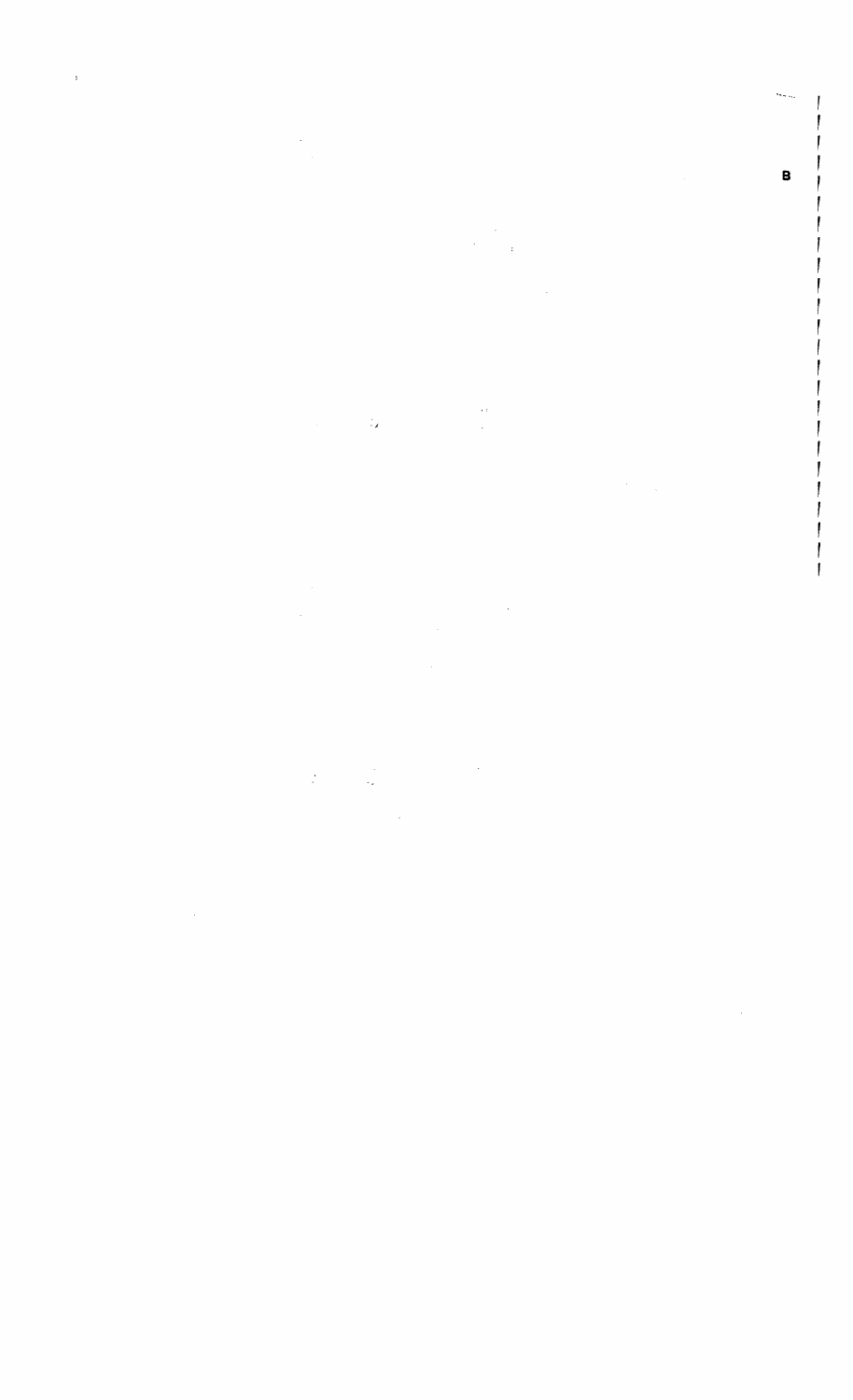# **CROBBT/NOFORN -- CLOSE HOLD**

25 March 1992

**Extracts from 18 February 1992 Draft Defense Planning Guidance Not Reflected in Current working Draft** 

## Defense Strategy Objectives

• p.2, There are three additional aspects to this [first objective) objective: First, the US must show the leadership necessary to establish and protect a new order that can convince potential competitors not to pursue a more aggressive posture to secure their legitimate interests. Second, in non-defense areas, we must sufficiently respect the interests of the advanced industrial nations to discourage them from challenging our leadership or seeking to overturn the established political and economic order. Finally, we must maintain mechanisms, in concert with our allies, to deter potential aggressors from aspiring to a larger regional or global role.

• p.2, The second objective is to address sources of regional conflict and instability in ways that promote increasing respect for international law, limit international violence, and encourage the spread of democratic government and open economic systems.

### Warning

• pp.5-6, Ambiguities over warning in the new strategic environment pose a difficult, dual-faceted problem. At one extreme, many regional and local conflicts with potential to challenge US interests will develop with little or no notice, or the circumstances preceding conflict will be sufficiently ambiguous as to limit preparations or effectively prevent initiation of deterrent measures which might forestall aggression. At the other extreme, a resurgent global threat or general remilitarization of the international environment would take several years to materialize and likely would be accompanied, at first, by very subtle indicators. The challenge of warning, therefore, is to be poised to detect regional and local threats that could develop on very short notice while at the same time remaining alert to the potential for a resurgent global threat or general remilitarization --and to define mechanisms that would alert timely responses for either case.

Strategic Deterrence and Defense

-----------------------------• -~---------------------.----.-------.--------------------~I Withheld from public release *m* under statutory authority of the Department of Defense  $FOLA 5 USC § 552(b)(5).$ *Neterrence* also rests on

**CECRET/NOFORN** -- CLOSE HOLD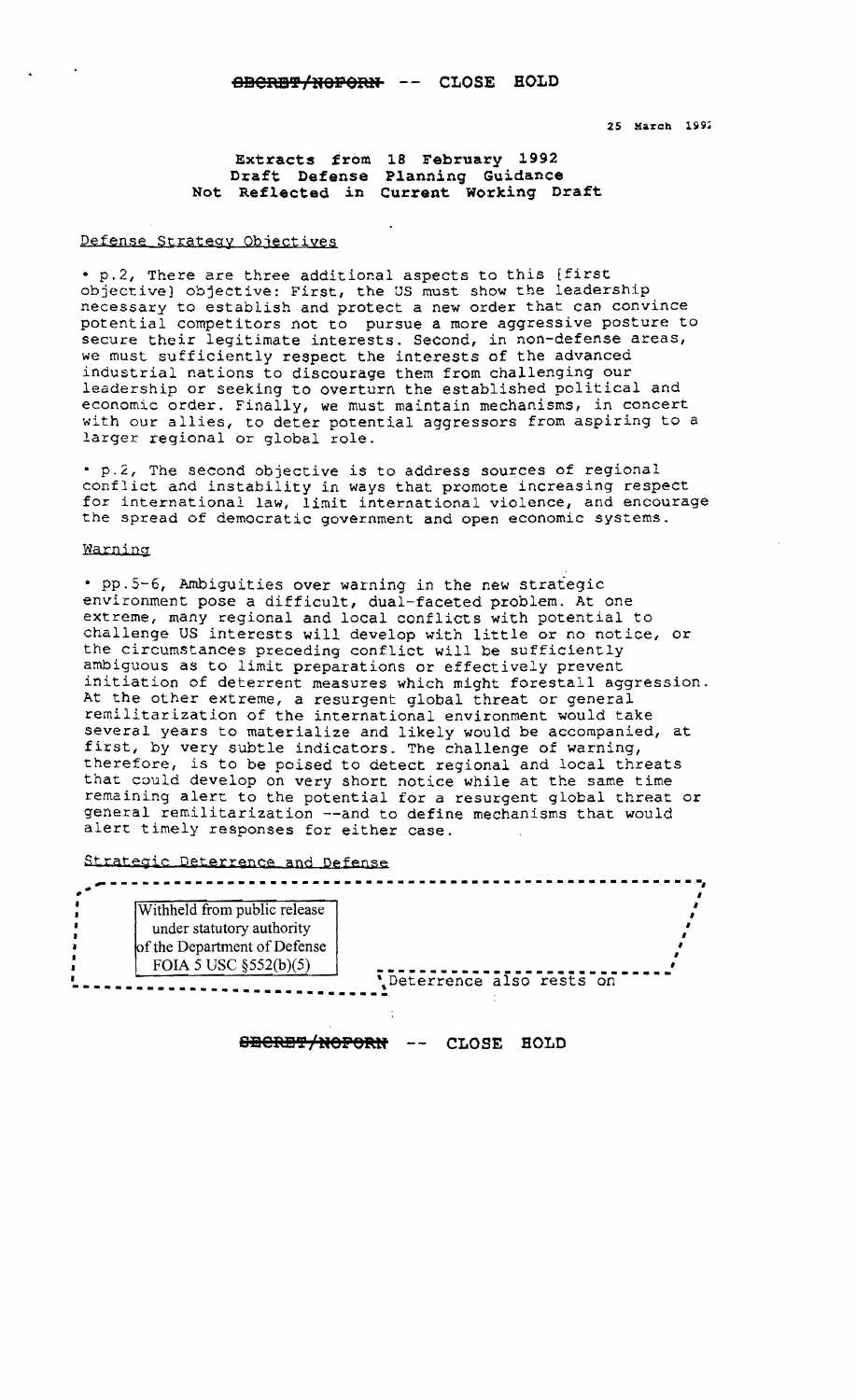maintaining a range of options that provide, should deterrence fail, the hope of terminating conflict at the lowest level of violence.  $\sim 100$ 

 $\label{eq:2} \frac{1}{2} \sum_{i=1}^n \frac{1}{2} \sum_{i=1}^n \frac{1}{2} \sum_{i=1}^n \frac{1}{2} \sum_{i=1}^n \frac{1}{2} \sum_{i=1}^n \frac{1}{2} \sum_{i=1}^n \frac{1}{2} \sum_{i=1}^n \frac{1}{2} \sum_{i=1}^n \frac{1}{2} \sum_{i=1}^n \frac{1}{2} \sum_{i=1}^n \frac{1}{2} \sum_{i=1}^n \frac{1}{2} \sum_{i=1}^n \frac{1}{2} \sum_{i=1}^n \frac{1}{$ 

#### Forward Presence

• p.12, ...pressures to reduce our forces and access to bases [in the East Asia/Pacific region] will constrain our presence options.

• pp.12-13, In other regions, as the need for our military presence continues or as we see that some new or additional form of presence might further stability, we will increasingly rely on periodic visits of air, ground, and naval forces, training missions, access agreements, prepositioned equipment, exercises, combined planning, and security and humanitarian assistance. These more subtle but no less important forward presence operations moet tangibly reflect the evolving commitment of US military forces that we can expect in a dynamic global environment. This implies a more fluid role for our presence forces rather than an appreciable increase to the overall level of activity. Indeed, absent a global challenge, we might broadly anticipate a general decline in the overall level of activity recognizing a more selective use of military forces in overseas missions.

### Crjsis Response

• p.13, Certainty that in a crisis US forward deployed forces will be reinforced quickly and carry the ultimate threat of theater and strategic nuclear weapons is an inescapable element of any wouldbe aggressor's strategic calculus.

• p.14, Highly ready and rapidly deployable power projection forces, including effective forcible entry capabilities, remain key elements of protecting our interests from unexpected or sudden challenges. We must be ready to deploy a broad array of capabilities, including heavy and light ground forces, tactical aviation forces, naval and amphibious forces, and special operations forces.

• p.14, ... our forces must remain able to respond rapidly to a second major regional crisis or to expand an initial crisis deployment in the event of escalation, also on short notice. This too has major implications for the mix and readiness of our forces, as well as potential apportionment of forces by theater. Preparing for operations in differing combat theaters places special training demands on the operating forces and necessitates maintaining a wide array of combat and support capabilities. In the event of concurrent contingencies, major or minor, force allocations and priorities will be determined by the National Command Authority ....

• p.15, If quick victory is not possible or the protracted nature of a conflict threatens to exhaust our forces our our national

SE<del>CRET/NOFORN</del> -- CLOSE HOLD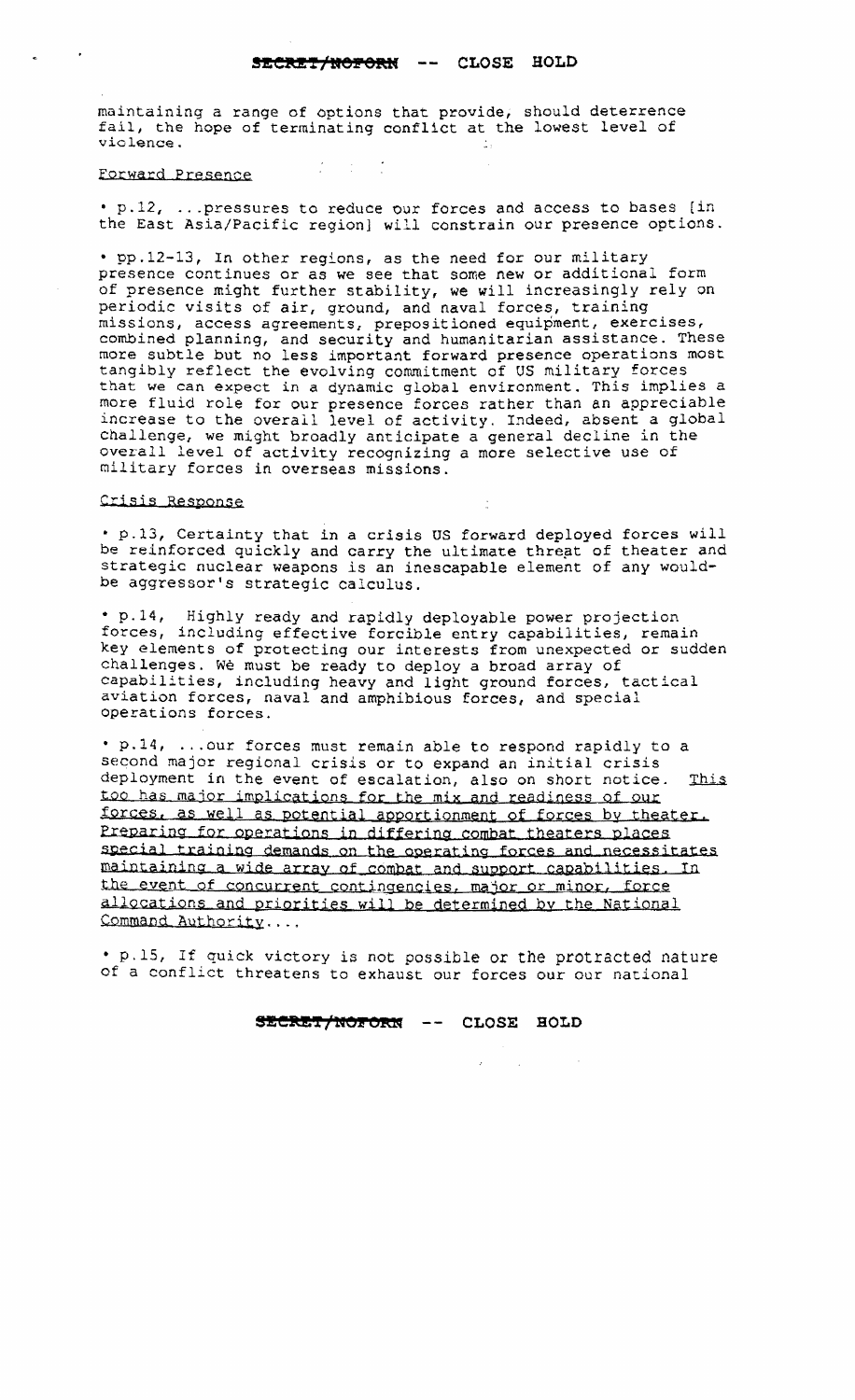will, an opponent must remain convinced that US strategic assets may be employed leaving no possibility of victory at acceptable risk..

• p.15, ... crisis response capabilities depend on our ability to secure the global posture necessary for timely regional action. This demands that all forward presence foroes be structured in a way to support major regional crises, even outside their traditional theaters of operation.

• p.5, The actual use of weapons of mass destruction, even in conflicts that otherwise do not directly engage U.S. interests, could spur further proliferation which in turn would threaten world order. Thus, the US may be faced with the question of whether to take military steps to prevent the development or use of weapons of mass destruction. Possible steps could include threatening punishment for use of such weapons through a variety of means, preempting an impending nuclear/biological/chemical attack through conventional means, or punishing the attackers if deterrence failed. Preemotion or punishment could involve the destruction of nuclear, biological or chemical watfare facilities. The requirements for preemption would be very demanding including adequate intelligence, targeting data, and appropriate weapons and delivery systems.

#### Reconstitution

• p.1S, Our strategy must now refocus on precludin9 the emergence of any potential future global competitor.

• p.25, In the very near term, the former Soviets' large treaty limited equipment stocks, military industrial base and recently demobilized forces could provide some residual capability for rebuilding their forces if they so decided.

• p.26, Region-wide domination of Europe, East Asia, the former Soviet Union, or Southwest Asia would give such an aggressor a strategic base from which to pursue global expansionist aims. The military capability to pursue such aims would require a combination of modern defense industrial and technological capacity, and a sizeable population base.

• p.26, ... planned reconstitution forces should not "mirror image," in size or type, those of an aggressor. For example, the aggressor would face the more demanding requirements for an offensive strategy, while our strategic requirements would be to maintain adequate force ratios for a defensive strategy.

• p.27,  $\ldots$  consistent with NATO alliance policy, we will retain nuclear capabilities as an option of truly last resort, which is perhaps particularly relevant for deterrence or defense against a reconstitution-type threat. '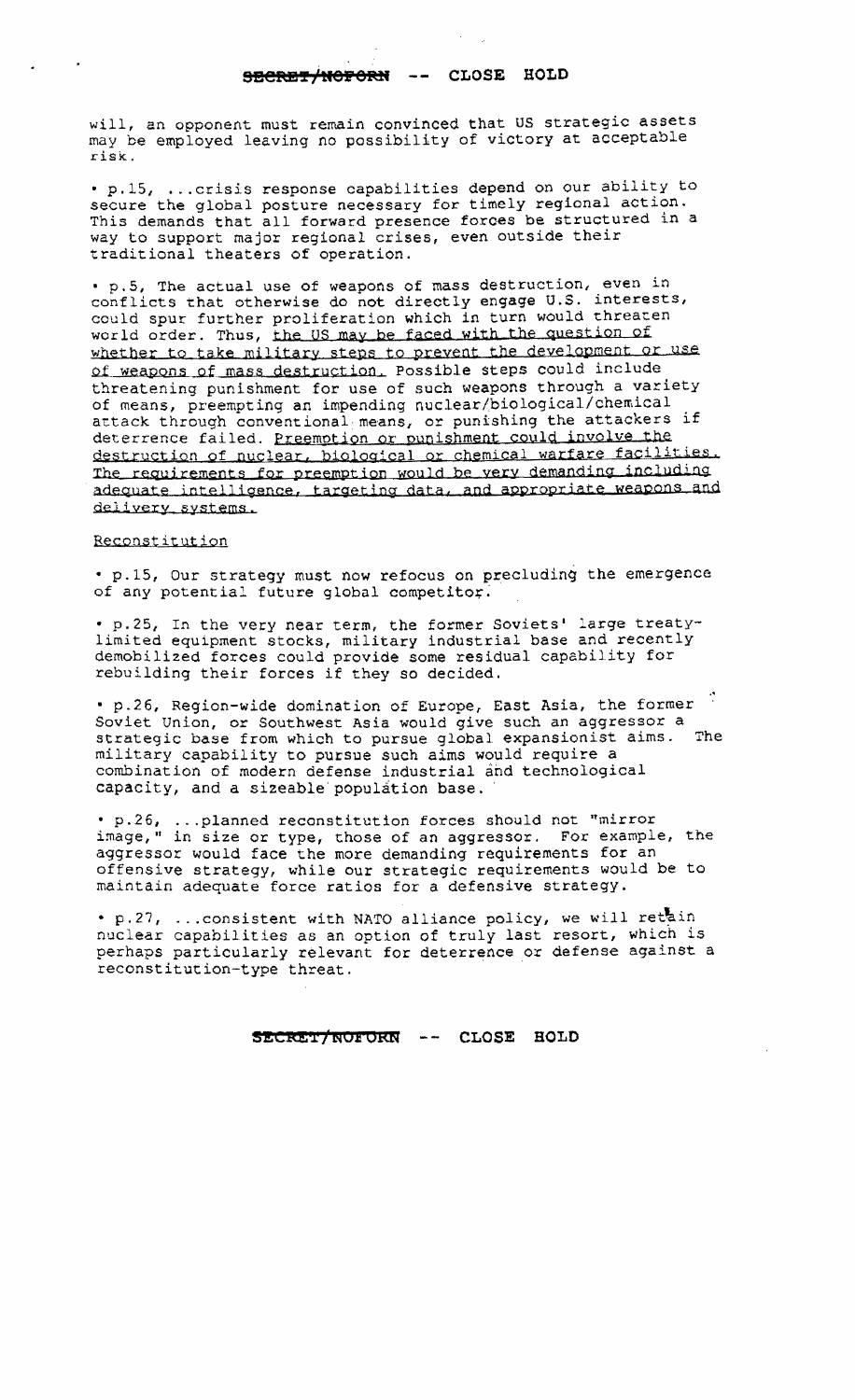### CECRET/NOFORN -- CLOSE EOLD

 $•$  p.27, Force reconstitution includes activities analogous to the three "phases" of graduated mobilization response activity (peacetime planning and preparations, measured responses to a crisis, and large scale force expansion). However, reconstitution strategy subsumes and expands upon such established concepts and capabilities as full and total mobilization and graduated mobilization response. The potential of reconstituting new types of forces is one such difference. We should investigate innovative reconstitution measures that may become increasingly useful in the future, such as new types of more producible but militarily useful equipment (and accompanying doctrines), and abilities to rapidly move next-generation systems into production.

# Regional Goals and Challenges--Introduction

• p.3, The demise of the Soviet Union has resulted in increasingly desperate conditions for the remaining true-believer Marxist regimes, which no longer enjoy the lavish Soviet economic assistance to which they were accustomed and, more importantly, are no longer able to count on Soviet support in a crisis.

*• p.3,* Both Cuba and North Korea seem to be entering periods of intense crisis --primarily economic, but also political-- which may lead their governments to take actions that would otherwise seem irrational. The same potential exists in China.

• p.4, An additional source of instability may derive from the break-up of multinational states that have lost their ideological or other raisons d'etre.

• p.4, ... new conflicts may arise from population and environmental pressures.

#### Europe

 $\cdot$  p.3, ...for the foreseeable future the continued fragmentation of the former Soviet state and its conventional armed forces have altered so fundamentally the character of the residual threat as to eliminate the capacity of the Commonwealth or its member states to wage global conventional war. An attack against Western Europe appears beyond the Commonwealth's capabilities without a time consuming reversal and several years of reconstitution. Even to threaten East/Central Europe with a limited objective attack would provide at least several months of warning.

• p.l?, Increasingly RUssia is acquiring the attributes of the center, including the former USSR's Security Council seat in the United Nations and responsibility for Soviet forces still stationed outside the territory of the former Soviet Union. Yet, to date, the CIS has shown itself to be remarkably adaptable.

• p.l?, ... democratic change *in* Russia is not irreversible, and that despite its current travails, Russia will remain the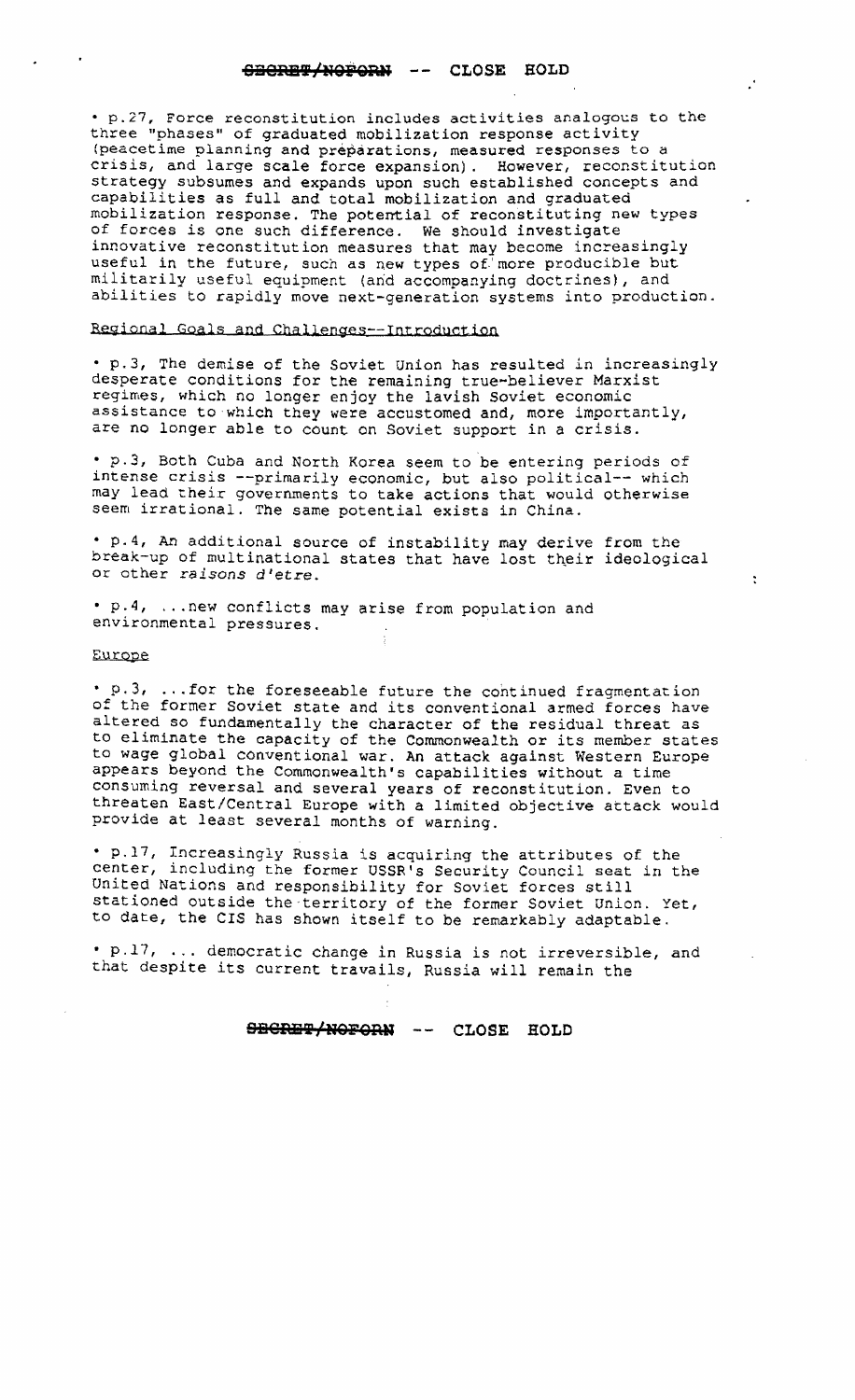strongest military power in Eurasia and the only power in the world with the capability of destroying the United States.

• pp.17-l8, We should encourage Moscow to undertake significant unilateral conventional force reductions beyond those already negotiated in CFE. We should ensure that future negotiations or unilateral Western reductions do' not create disparities unfavorable to the West. In any future negotiations with Moscow, we should ensure that an adequate NATO theater nuclear capability in Europe is not jeopardized. We should ensure that any agreement on further conventional force reductions does not preclude US reinforcement of Europe or the US ability to respond to regional crises using assets in Europe.

With regard to the residual Soviet/Russian presence and possible ambitions outside of the territory of the former Soviet Union, our goals are ensuring the completion of Soviet/Russian troop withdrawals from Germany and Poland, integrating the independent Baltic states and those former Soviet republics that become peaceful democracies with markets and respect for individual rights into overall European economic and security institutions, and preventing Russia, should it seek to do so, from reestablishing a hegemonic position in Eastern Europe.

Outside Europe, the former Soviet threat in Southwest and Southeast Asia has been significantly reduced by the Soviet/ Russian withdrawals from these areas and the impending end of military and economic assistance to former clients. The announced withdrawal of Soviet military elements from Cuba is another important step in Moscow's retreat from its former overseas empire. We should continue to press Moscow to disengage completely from the remaining Communist regimes.

members of European institutions in ways that exclude the admittance of appropriate new participants. • p.lS, ... our support for European integration should be conditioned on the premise that, as democratic consolidation continues in Europe, Western European institutions should be broadened to include all democratic European nations. We should resist moves to merely deepen integration among the current

**-------------------------------\_ ... \_------------------------**

Withheld from public release under statutory authority of the Department of Defense FOIA 5 USC §552(b)(5)

**-------------------------------------------------------------** I I • p.19, The new threat environment in Europe will require a moxe flexible US force posture, with greater reliance on air and naval forces and force projection capabilities, particularly strategic lift.

> <del>SECRET/NOFORN</del> **CLOSE BOLO,**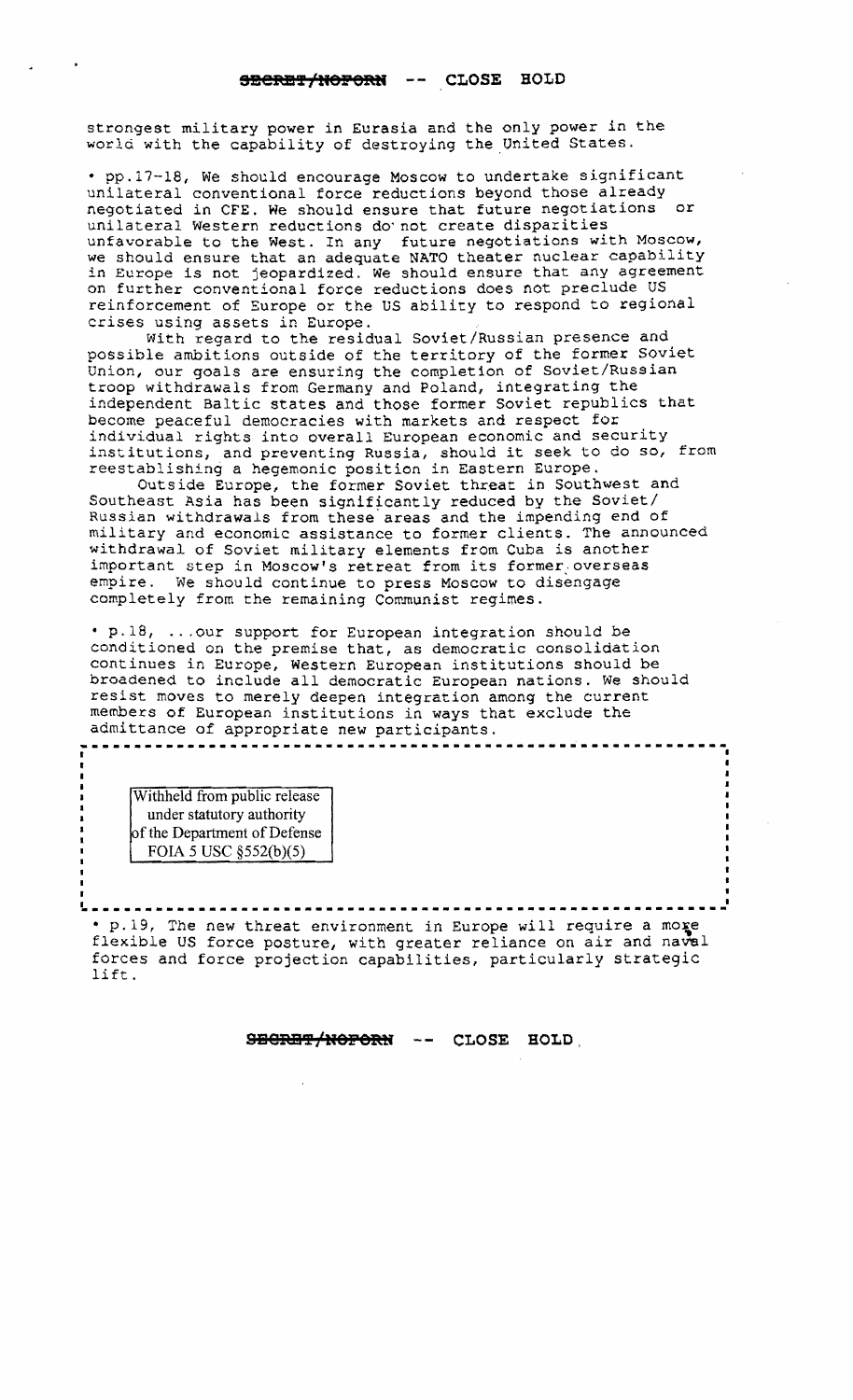. p.20, East/Central European membership in the EC at the earliest opportunity, and expanded NATO liaison are key to this process.

. p.20, The US could also consider extending to the East/Central European states security commitments analogous to those we have extended to Gulf states. These commitments could be extended after consultations with our NATO allies and preferably in cooperation with other NATO states, Such commitments would bring the East/Central European states into the Western security network and help to stabilize the region. The provision of a defense guarantee to East/Central European states would have important implications for the US force structure in Europe.

. p.20, Should there be a reemergence of a threat from the Soviet Union's successor state, we should plan to defend against such a threat in Eastern Europe, should there be an Alliance decision to do so.

# East Asia/Pacific

. p.21, Our foremost security requirement is to be able to defend effectively Hawaii, Alaska, US territories and the Freely Associated States (Federated States of Micronesia and the Republic of the Marshall Islands).

. p.21, [Maintaining preeminent military status in the region] will enable the US to continue to contribute to regional security and stability by acting as a balancing force and prevent emergence of a vacuum or a regional hegemon.

: P.21, We must pay particular attention to the former i.........

. p.22, We need better intelligence yielding improved strategic warning to permit us to benefit from greater economy of force.

#### Middle East/Southwest Asia

. p.22, In the Middle East and Southwest Asia (SWA), our overall objective is to remain the predominant outside power in the region and preserve US and Western access to the region's oil.

. p.22, ... it remains fundamentally important to prevent a hegemon or alignment of powers from dominating the region. This pertains especially to the Arabian peninsula.

\* p.23, We must focus these [security assistance] programs to enable them to modernize their forces, upgrade their defense...... doctrines and planning,

under statutory authority<br>of the Department of Defense<br>FOIA 5 USC  $$520(b)(5)$ Withheld from public release